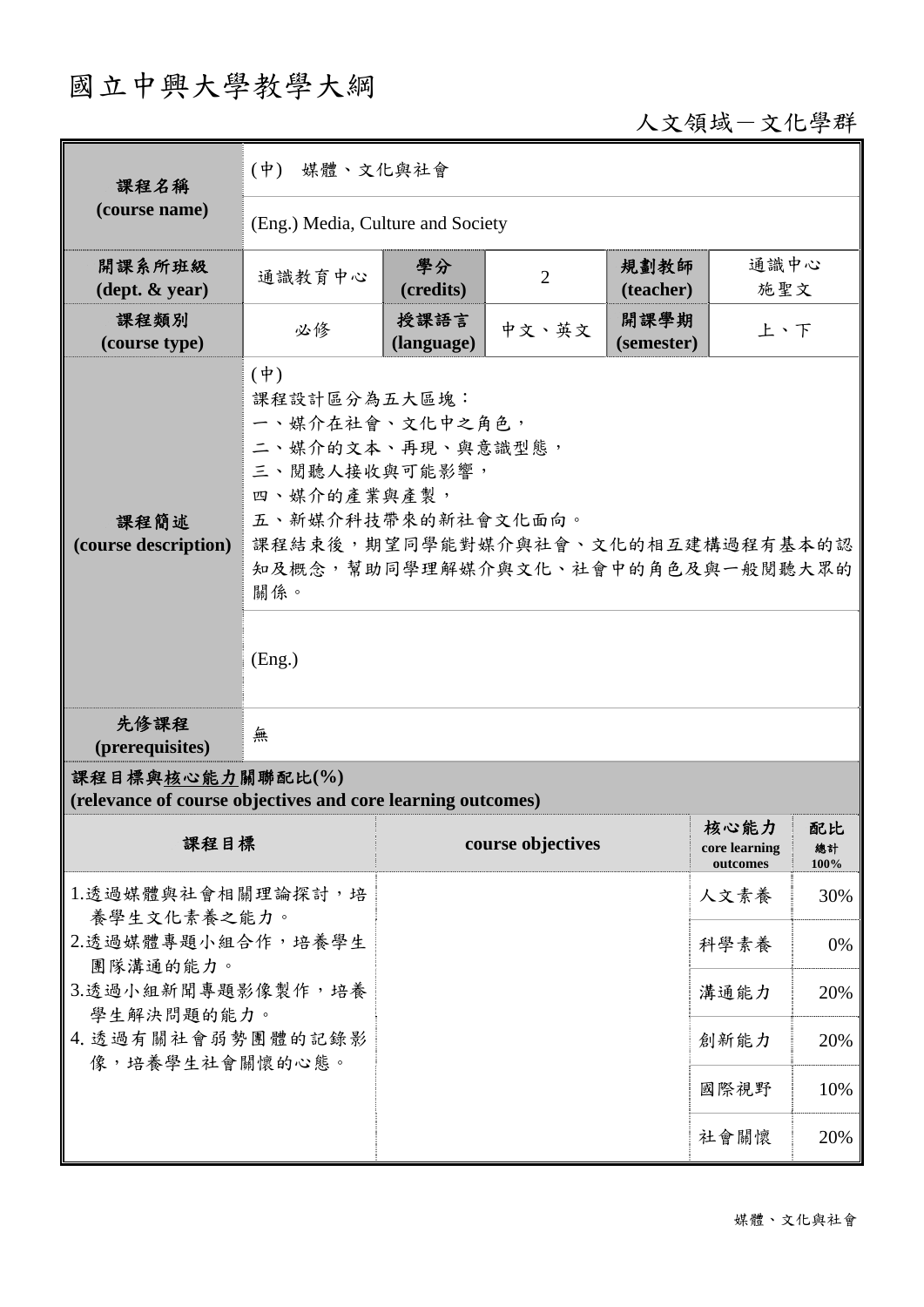#### 課程目標之教學方法與評量方法

**(teaching and assessment methods for course objectives)** 

| 教學方法 (teaching methods) | 學習評量方式 (evaluation)                     |
|-------------------------|-----------------------------------------|
| 講授<br>討論/報告             | 期中考 20%<br>期末考 25%<br>作業 45%<br>課堂參與10% |

## 授課內容(單元名稱與內容、習作 **/** 考試進度、備註)

**(course content and homework / tests schedule)** 

| 週次             | 授<br>課<br>綱<br>大                            |
|----------------|---------------------------------------------|
| $\mathbf{1}$   | 課程介紹: 媒體文化與社會                               |
| $\overline{2}$ | 媒介在社會轉化過程中的角色(1):概論                         |
| 3              | 媒介在社會轉化過程中的角色(2):媒介理論與傳播社會學                 |
| $\overline{4}$ | 媒體意識型態與再現 (1):文化霸權與文化工業                     |
| 5              | 媒體意識型態與再現 (2):廣告與符號象徵                       |
| 6              | 媒體意識型態與再現 (3):性別、身體與媒體                      |
| 7              | 媒體意識型態與再現 (4): 種族與媒體                        |
| 8              | 媒體、文化與閱聽眾(1):文化研究與認同                        |
| 9              | 媒體、文化與閱聽眾 (2): 大眾文化與閱聽人分析                   |
| 10             | 媒體、文化與閱聽眾 (3): 媒體、閱聽人與消費                    |
| 11             | 媒體、文化與閱聽眾(4):媒介全球化、文化帝國主義與反抗                |
| 12             | 媒體的政治經濟(1):媒介制度與產業分析                        |
| 13             | 媒體的政治經濟 (2): 媒介壟斷與科技整合                      |
| 14             | 媒體的政治經濟(3): 媒體與公共領域                         |
| 15             | 新媒介與新文化現象 (1):新電子媒體的興起與影響                   |
| 16             | 新媒介與新文化現象 (2): Mobile communication culture |
| 17             | 新媒介與新文化現象 (3): 資訊社會的文化變遷一時間、空間與認同           |
| 18             | 期末考                                         |

#### 教科書**&**參考書目(書名、作者、書局、代理商、說明) **(textbook & other references)**

1. M. Gurevitc,T. Bennet,J. Curran,J. Woollacott (eds):《文化,社會與媒體》(Culture, Society and the Media) (遠流, 2000)

2. J. Curran, M. Gurevitch (eds):《大眾媒介與社會》(Mass Media and Society)(五南, 1997)

3. C. Barker 《文化研究:理論與實踐》(Cultural Studies)(五南,2004)